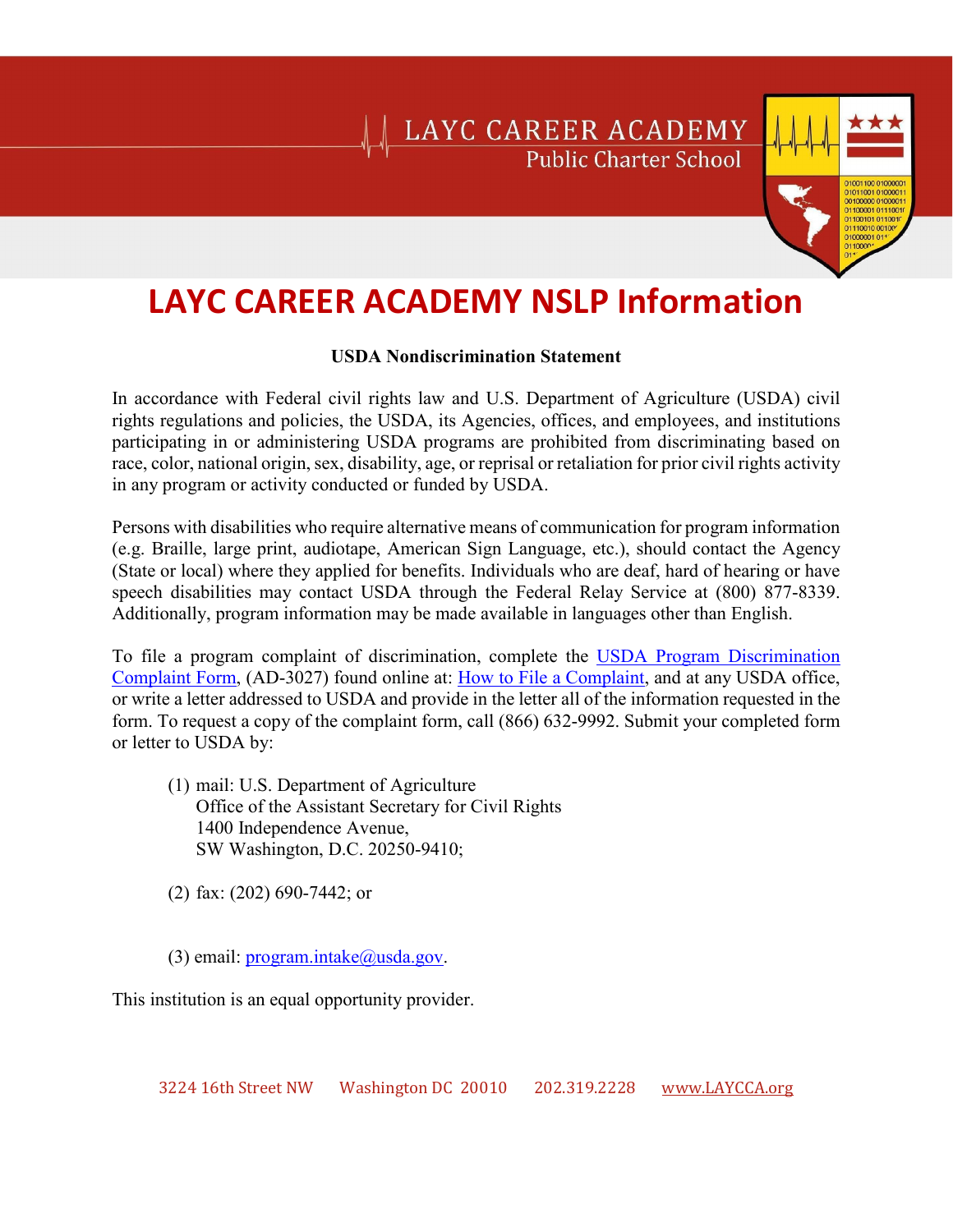## **LAYC CAREER ACADEMY**<br>Public Charter School

#### **District of Columbia Human Rights Act**

Also, the District of Columbia Human Rights Act, approved December 13, 1977 (DC law 2-38; DC official code §2-1402.11(2006), as amended) states the following:

It shall be an unlawful discriminatory practice to do any of the following acts, wholly or partially for a discriminatory reason based upon the actual or perceived: race, color, religion, national origin, sex, age, marital status, personal appearance, sexual orientation, gender identity or expression, family responsibilities, genetic information, disability, matriculation, or political affiliation of any individual. To file a complaint alleging discrimination on one of these bases, please contact the District of Columbia's Office of Human Rights at (202) 727-4559 or ohr@dc.gov.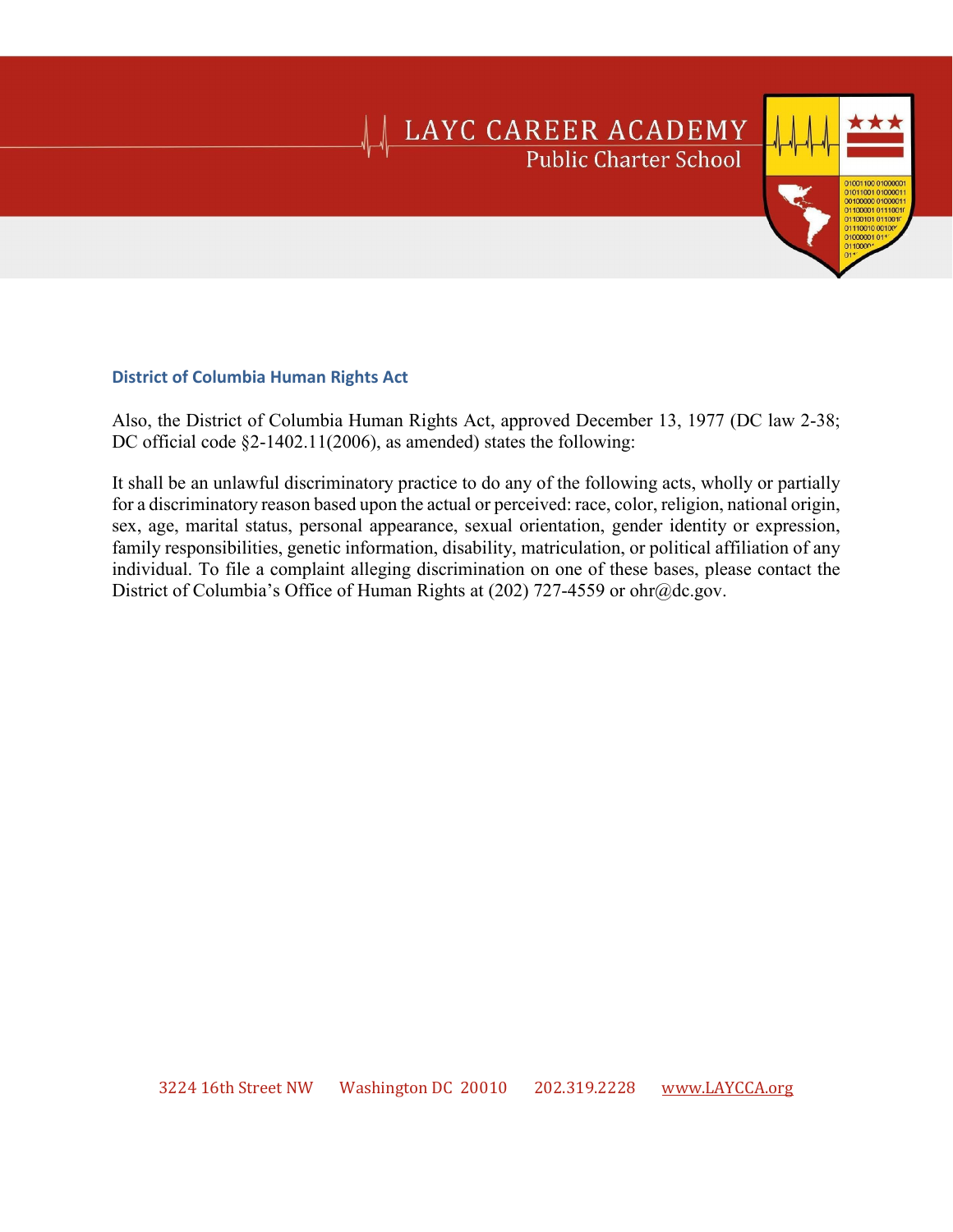## LAYC CAREER ACADEMY Public Charter School





### **LAYC CAREER ACADEMY participates in: NSLP, SBP and SSO.**

3224 16th Street NW Washington DC 20010 202.319.2228 [www.LAYCCA.org](http://www.laycca.org/)